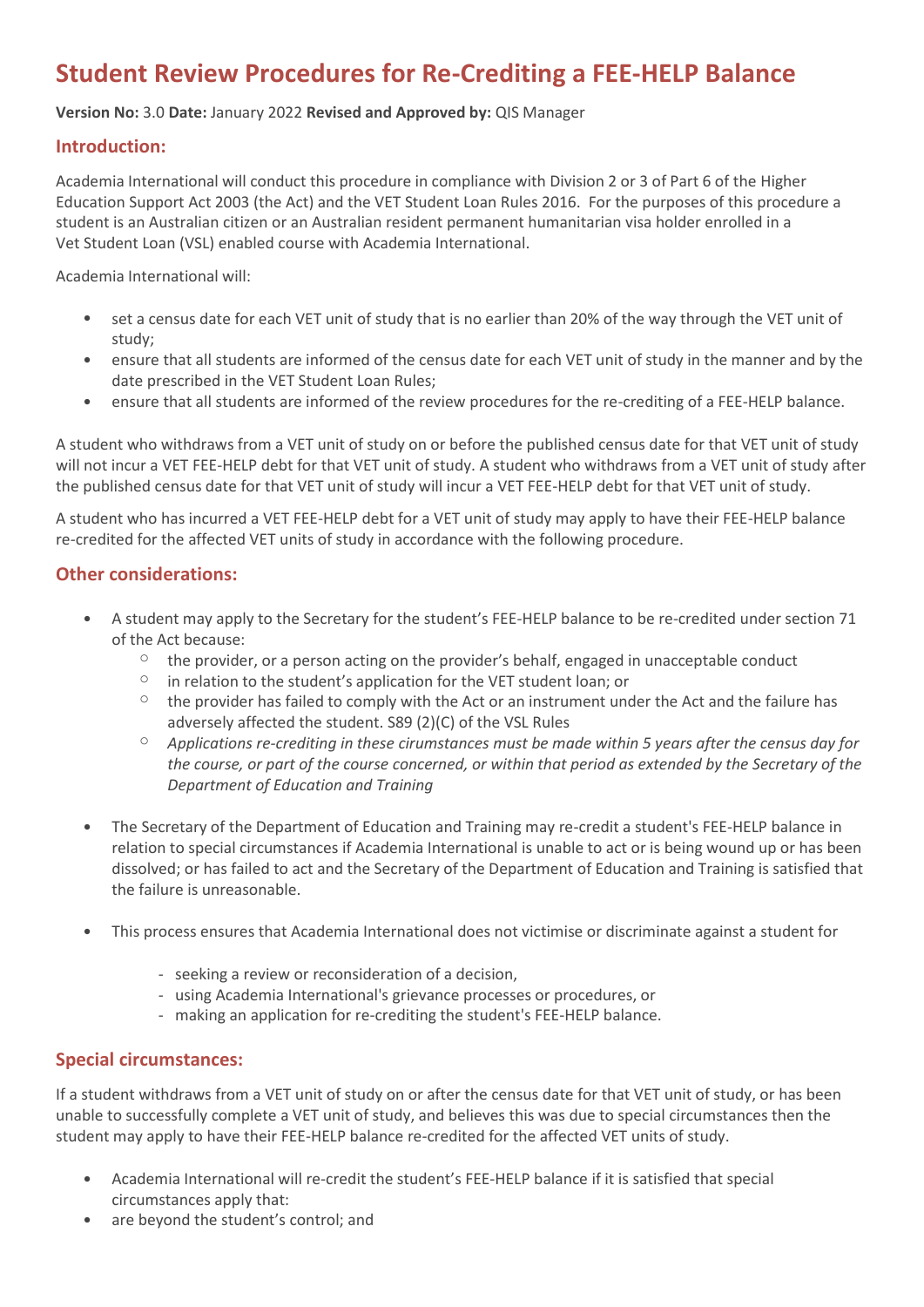- did not make their full impact on the student until on or after the census date for the VET unit(s) of study in question; and
- make it impractical for the student to complete the requirements for the VET unit(s) of study in question.

Academia International will be satisfied that a student's circumstances are beyond the student's control if a situation occurs that a reasonable person would consider is not due to the person's action or inaction, either direct or indirect, and for which the student is not responsible. The situation must be unusual, uncommon or abnormal.

Each application will be examined and determined on its merits by considering a student's claim together with independent supporting documentation substantiating the claim.

Initial applications for the re-crediting of a student's FEE-HELP balance are to be made, in writing, to the

#### Student Accounts Associate

399 Lonsdale St, Melbourne, VIC, 3000.

# **The procedure for the re-crediting of a FEE-HELP balance:**

(a) when a student withdraws from a VET unit of study, Academia International shall confirm the withdrawal by giving notice to the student in writing stating the date at which the withdrawal has taken effect;

(b) when a student fails to meet the requirements of a VET unit of study, Academia International shall confirm the failure by giving notice to the student in writing of the final result for that VET unit of study after results for the VET unit of study have been properly approved; Student Review Procedures for Re-crediting a FEE-HELP Balance

(c) the student must apply in writing to the Student Accounts Associate within 12 months from the date specified in the notice as the day of withdrawal or the date of receiving their final results for the VET unit of study. Academia International may exercise its discretion to waive this requirement if in its opinion it was not possible for the application to be made before the end of the 12 month period;

(d) The Student Accounts Associate will consider the application and will agree to such requests if they are satisfied that there were special circumstances in the student's case;

(e) If the application is successful, Academia International will re-credit the student's FEE-HELP balance with an amount equal to the amounts of VET FEE-HELP assistance that the student has received for the affected VET units of study and the student's VET FEE-HELP debt for those VET units of study will be removed;

(f) The Student Accounts Associate shall advise the student of the outcome of the application within 28 days stating the reasons for the decision;

(g) The Student Accounts Associate shall also advise the student of their rights for a review of the decision if they are not satisfied with its outcome.

## **Review of a decision:**

If a student is not satisfied with the decision made by the Student Accounts Associate in relation to re-crediting their FEE-HELP balance they may request a review of the decision.

The review shall be carried out by the Review Officer who is the Finance Manager and is senior to the original decision maker.

Any such request must be submitted to the Review Officer in writing and:

(a) must be lodged within 28 days of receiving notice of the original decision, unless the Review Officer allows a longer period;

(b) must specify the reasons for making the request; and

(c) sent to: 399 Lonadale St, Melbourne, VIC, 3000.

The Review Officer shall acknowledge receipt of an application for a review of the refusal to re-credit a FEE-HELP balance in writing and inform the applicant that if the Review Officer has not advised the applicant of a decision within 45 days of having received the application for review, the Review Officer is taken to have confirmed the original decision. This notice shall also advise the applicant that they have the right to apply to the Administrative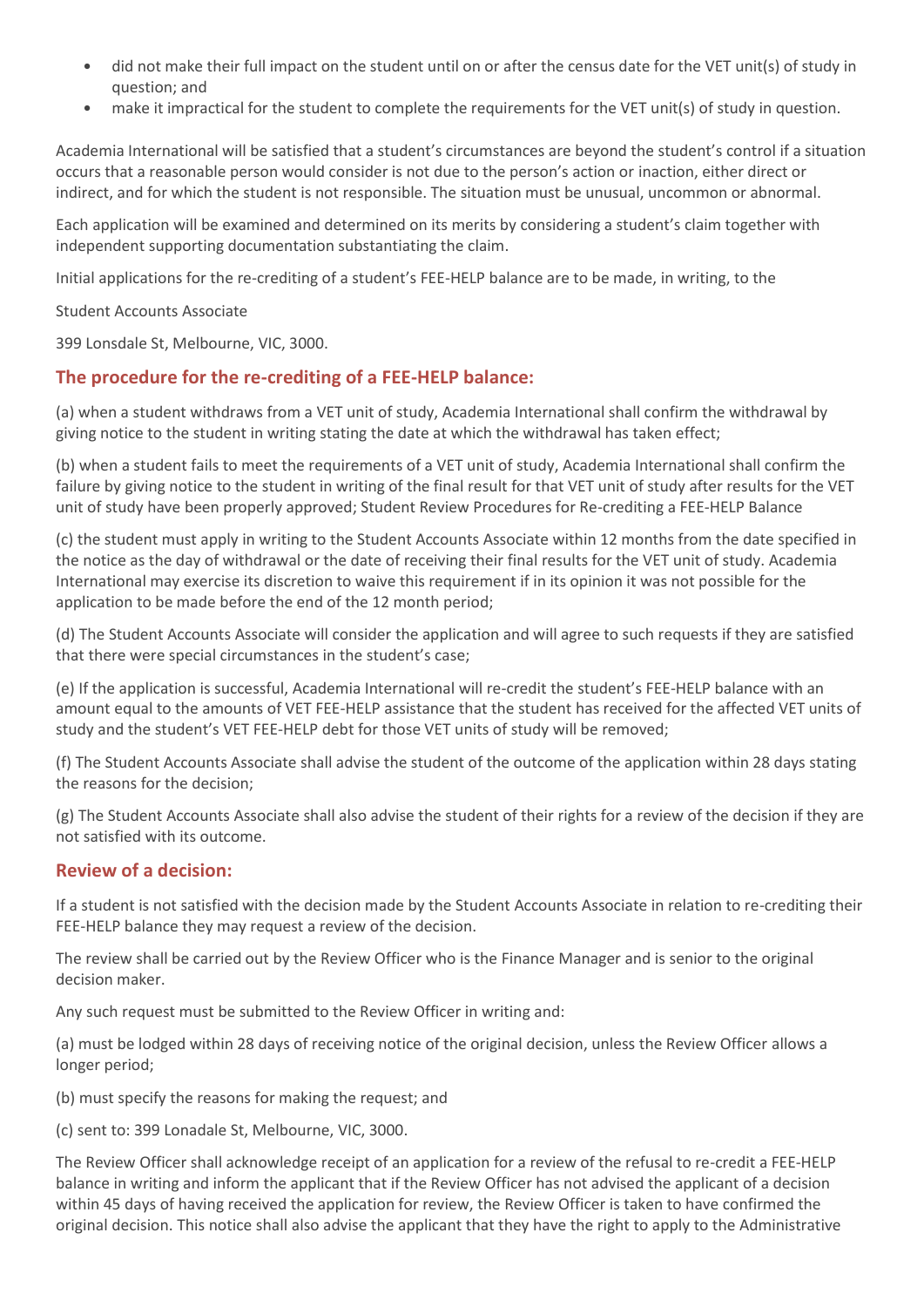Appeals Tribunal for a review of the decision and will provide the contact details of the closest Administrative Appeals Tribunal Registry and the approximate costs of lodging an appeal.

The Review Officer shall:

(a) seek all relevant information from the person who made the original decision;

(b) review the case within 3 weeks and advise the student of the decision in writing giving the reasons for the reviewer's decision.

The Review Officer may:

(a) confirm the decision;

(b) vary the decision; or

(c) set the decision aside and substitute a new decision.

The Review Officer will give written notice of the decision setting out the reasons for the decision. The applicant shall also be advised in the decision of the right to apply to the Administrative Appeals Tribunal for a review of the decision; and be provided with the contact details of the closest Administrative Appeals Tribunal Registry and the approximate costs of lodging an appeal as follows:

*If you wish to further appeal this decision you may lodge an appeal with the Administrative Appeals Tribunal (AAT). The current fee to lodge an application with the AAT for the review of a decision is \$777 (GST exempt). The contact details for the AAT are:*

*Street Address: Administrative Appeals Tribunal Level 16, HWT Tower, Southgate 40 City Road Southbank VIC 3006 Student Review Procedures for Re-crediting a FEE-HELP Balance Postal Address: Administrative Appeals Tribunal GPO Box 9955 Melbourne VIC 3001 Telephone: (03) 9282 8444 (metropolitan area) 1300 366 700 (country areas) Fax: (03) 9282 8480 Opening Hours: Monday to Friday 8.30 a.m. to 5.00 p.m. Website:*

#### *www.aat.gov.au/ContactUs/VIC.htm*

Where a student is unsatisfied with the reviewed decision they may apply to the Administrative Appeals Tribunal for consideration of Academia International's decision to refuse to re-credit their FEE-HELP balance. The student may supply additional information to the Administrative Appeals Tribunal which they did not previously supply to Academia International either in the original application or the request for review.

The Secretary of DE [Department of Education], or the Secretary's delegate, will be the respondent for cases that are brought before the AAT. Upon DE's receipt of a notification from the AAT, DE will notify Academia International that